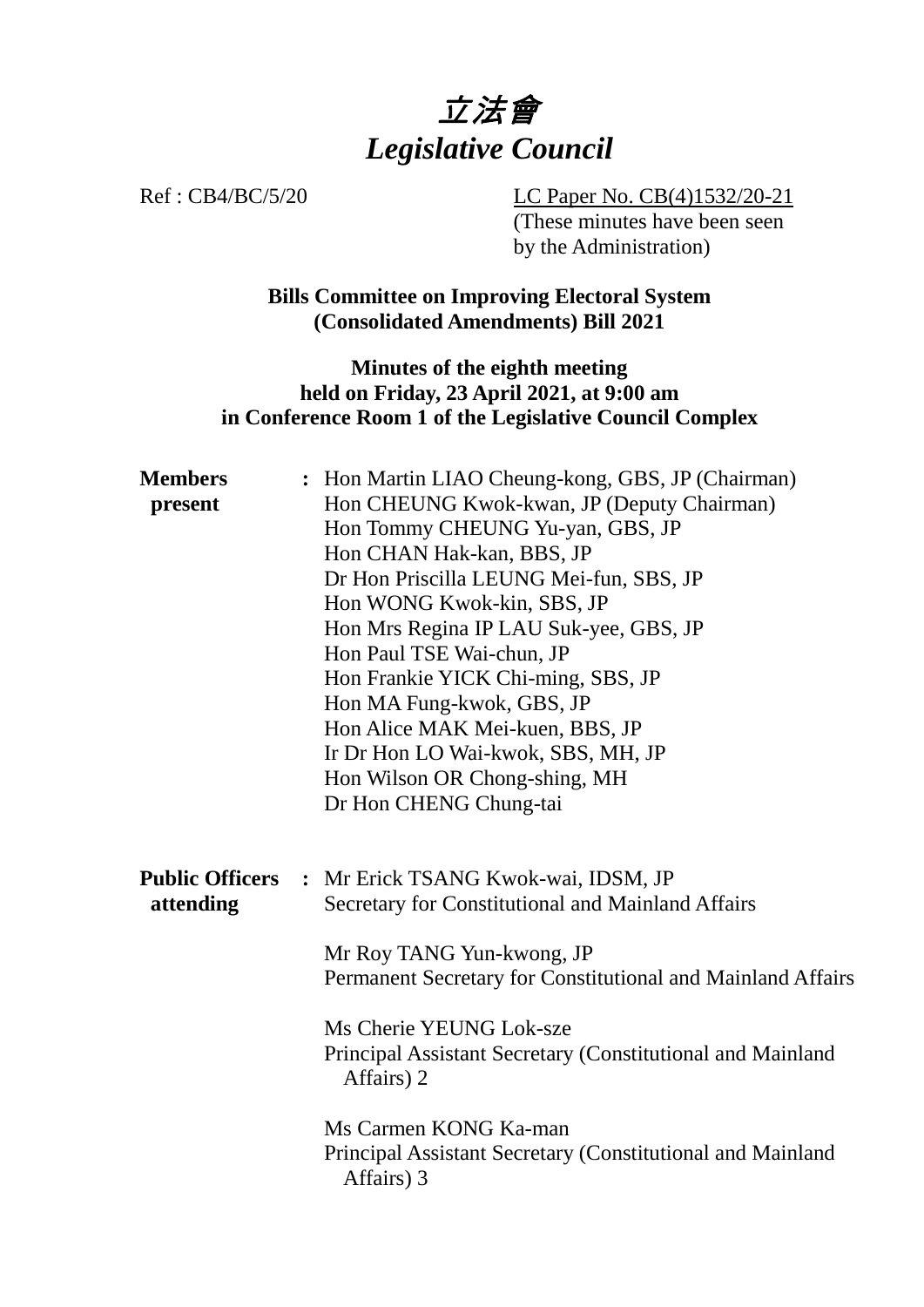|                               | Mr Llewellyn MUI Kei-fat<br>Law Officer (Special Duties) (Acting)<br>Department of Justice |  |
|-------------------------------|--------------------------------------------------------------------------------------------|--|
|                               | Mr Peter SZE Chun-fai<br><b>Senior Assistant Law Draftsman</b><br>Department of Justice    |  |
|                               | Miss Emma WONG<br><b>Senior Assistant Law Draftsman</b><br>Department of Justice           |  |
| <b>Clerk</b> in<br>attendance | : Mr Lemuel WOO<br>Chief Council Secretary (4) 6                                           |  |
| <b>Staff</b> in<br>attendance | : Mr Bonny LOO<br>Senior Assistant Legal Adviser 3                                         |  |
|                               | Mr Dennis HO<br>Senior Council Secretary (4) 7                                             |  |
|                               | Ms Sandy HAU<br>Legislative Assistant (4) 4                                                |  |
|                               | Miss Emma LAM<br>Clerical Assistant (4) 4                                                  |  |

Action

#### **I. Meeting with the Administration**

[File Ref.: CMAB C1/30/5/5, LC Paper Nos. CB(3)444/20-21, LS65/20-21, CB(4)814/20-21(01) and (02), CB(4)836/20-21(01), CB(4)870/20-21(01), CB(4)827/20-21(01), CB(4)858/20-21(01) and CB(4)859/20-21(01) and (02)]

1. The Bills Committee deliberated (index of proceedings attached at **Annex**).

*(At 11:24 am, the Deputy Chairman took the chair in the temporary absence of the Chairman. The Chairman resumed the chair at 12:30 pm.)*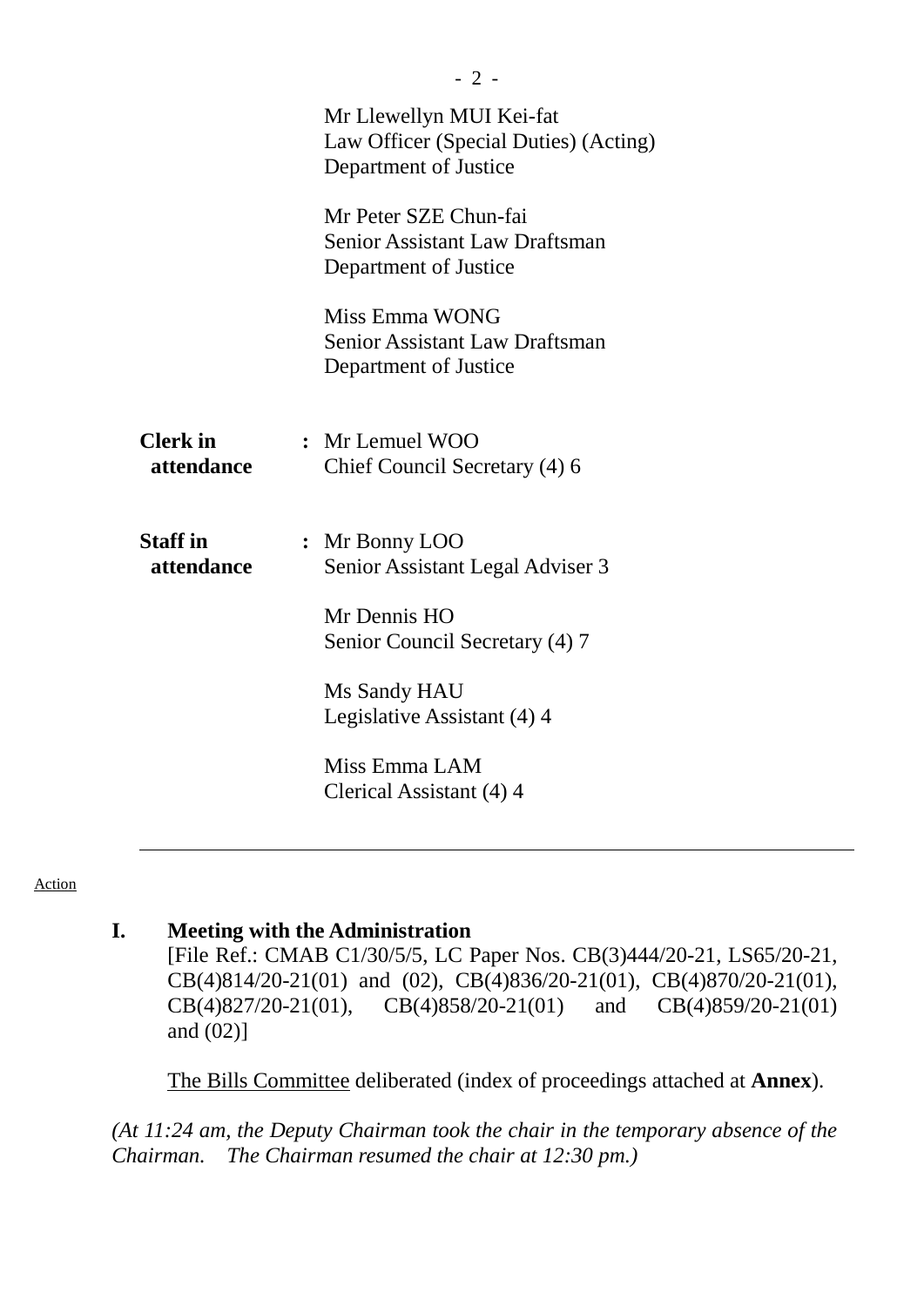#### Action

### Discussion/Clause-by-clause examination

*Introducing new offence under the Elections (Corrupt and Illegal Conduct) Ordinance (Cap. 554) to prohibit any person from inciting another person not to vote, to cast a blank or invalid vote by way of public activity during an election period*

# *Clause 366: Proposed new section 27A in Cap. 554*

2. Ir Dr LO Wai-kwok indicated support for the proposed new section 27A in the Elections (Corrupt and Illegal Conduct) Ordinance (Cap.554). Ir Dr LO considered that, as this proposed new section was to implement Article 9 of Annex I and Article 6 of Annex II to the Basic Law (as amended by the Standing Committee of the National People's Congress ("NPCSC")) which stated that "the Hong Kong Special Administrative Region ("HKSAR") shall, in accordance with the law, take measures against acts of manipulating or undermining election", this legislative intent should be clearly set out in the proposed new section 27A to forestall any misunderstanding that individual acts of not voting or casting invalid votes would be criminalized.

3. Dr Priscilla LEUNG said that while the illegal conduct of "incitement" might have the element of "intent to incite" in it, this was different from the "intent to manipulate or undermine an election" which was the targeted act in the amended Annexes I and II to the Basic Law. In this connection, she suggested inserting the phrase*", with the intent to manipulate or undermine the election"* after *"A person engages in illegal conduct at an election if the person carries out any activity in public*" in section 27A(1) to make it clear that casual talk in public about one's decision not to vote, or to cast an invalid vote, or even one's act of not voting would not constitute an offence.

4. Mr Paul TSE said that without including the element of "with intent to manipulate or undermine an election" to the definition of illegal conduct under the proposed section 27A, the proposed defence provided under section 27A(4) would be of little help. Mr TSE said that there were numerous reasons by which one might incite another person not to vote, e.g. owing to the severe weather, which had nothing to do with manipulating or undermining an election. If that person was charged with an offence for having engaged in the illegal act under the proposed section 27A(1), he could not rely on those reasons as defence In response to Mr TSE's enquiry, Law Officer (Special Duties) of the Department of Justice ("LO(SD)/DoJ") pointed out that the prosecution would only need to prove that the defendant had an "intent to incite" but there was no need to prove any"intent to manipulate, interfere and undermine the election".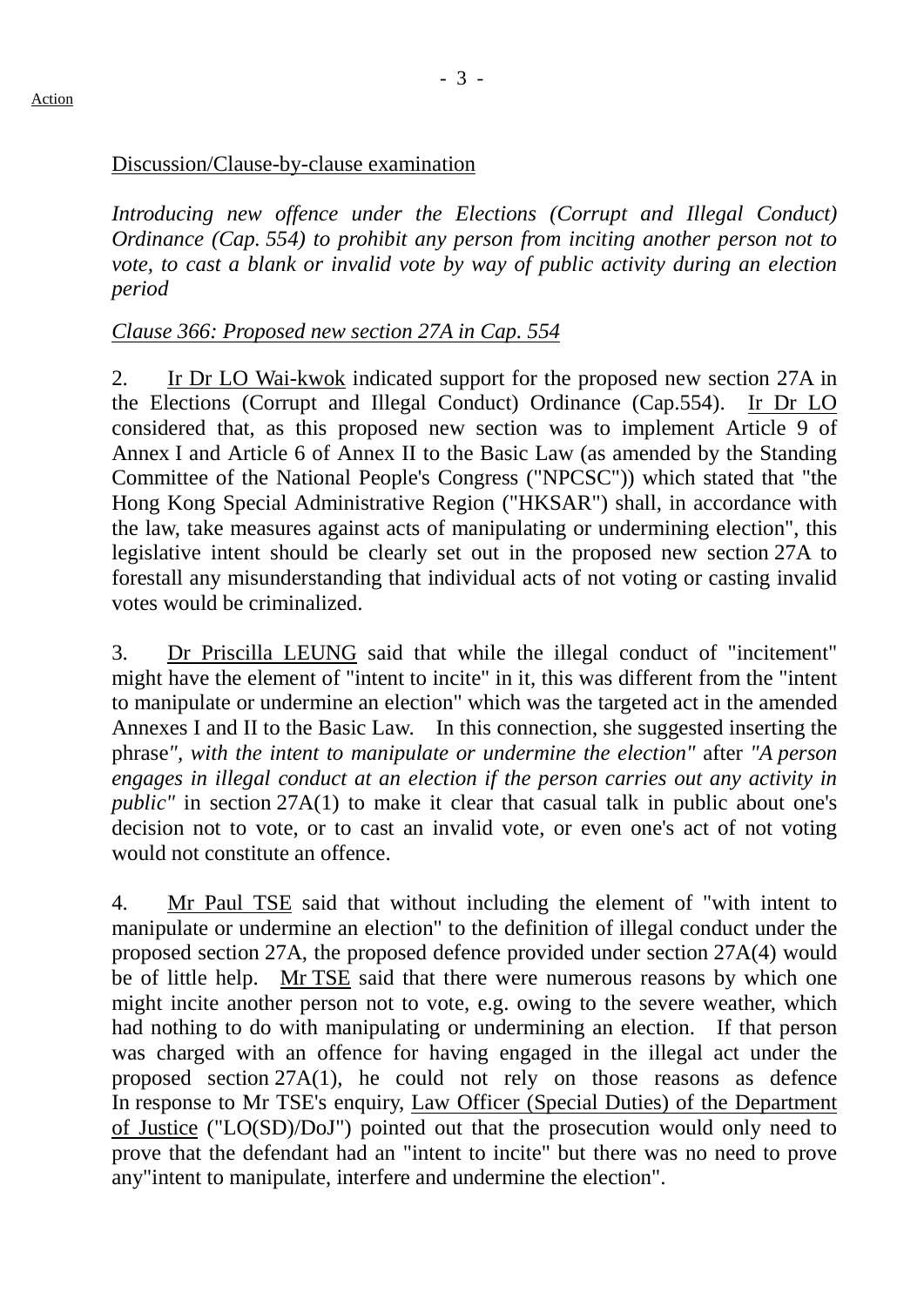5. Mr Paul TSE said that while the amended Annexes I and II to the Basic Law did require HKSAR to take measures against acts of manipulating or undermining election in accordance with the law, he did not believe that it was NPCSC's intention to "overkill" or "overcorrect" such acts by creating extra burdens to the general public unnecessarily. Dr Priscilla LEUNG concurred with Mr TSE and urged the Administration to carefully consider members' suggestions.

6. Mrs Regina IP said that she did not have any strong view against including the elements of "wilfully" or "deliberately" in defining the proposed illegal conduct if it could prevent the innocent from being prosecuted. She also cautioned that, as the defence of "lawful authority" and "reasonable excuse" should have been interpreted by the courts in common law cases, care should be exercised if new legal concept or terms were to be introduced into the legislation.

# *Activity in public*

7. The Deputy Chairman noted that it was suggested in the proposed section 27A(5)(a) that "activity in public" would include any form of communication to the public or any conduct observable by the public. He asked if someone in premises of a private organization or enterprise called on others in those premises not to vote or cast an invalid vote, whether the act would satisfy the definition of an "activity in public" so that it would constitute an illegal conduct. In reply, LO(SD)/DoJ said that it would depend on whether the message disseminated within the premises could be received or observed by members of the public.

8. Dr CHENG Chung-tai agreed that messages sent through social media to incite others not to vote would fall within the definition of "activity in public". However, it was less clear for the activities in the proposed section  $27A(5)(b)$ (i.e. any conduct (not being a form communication) observable by the public) as they were too broad in scope and ambiguous. He was concerned that what one wore or his gestures made during the election period could easily be framed as symbolizing an act to incite others not to vote, so that he/she would be charged with the offence of having engaged in the illegal conduct under the proposed section 27A(1). For this reason, Dr CHENG said that the "intent to manipulate or undermine an election" should be made a basic element of the proposed illegal conduct under section 27A(1).

9. In response, Secretary for Constitutional and Mainland Affairs ("SCMA") said that there was a high threshold for the conviction of a criminal offence in court and, as far as the proposed section 27A was concerned, the prosecution had to prove with evidence that an activity constituted the illegal conduct in section  $27A(1)$ .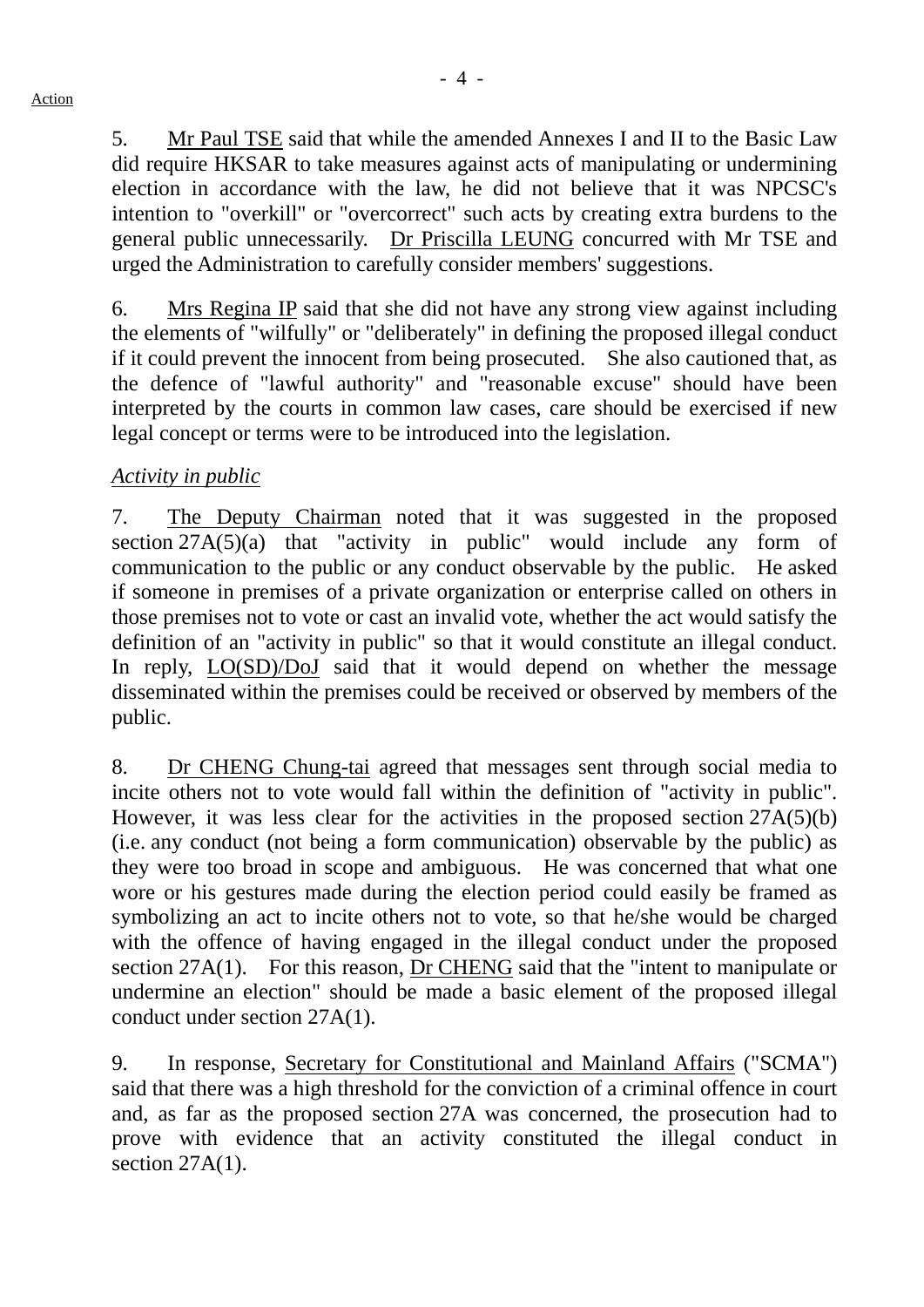# *The applicability of the proposed new section 27A on acts outside Hong Kong*

10. The Deputy Chairman enquired whether an activity in public to incite others not to vote or to cast invalid votes could be charged as an offence if the activity was conducted outside Hong Kong. In reply, Permanent Secretary for Constitutional and Mainland Affairs ("PSCMA") advised that the current section 5 of Cap. 554 had already provided that the Ordinance applies to all conduct concerning an election, whether the conduct was carried out within Hong Kong or elsewhere.

11. Mr MA Fung-kwok enquired what measures would be taken against the illegal conduct under the proposed section 27A if it was performed outside Hong Kong and by a non-Hong Kong resident. In reply, PSCMA said that if the illegal conduct was performed by disseminating a message via the Internet, the Police was authorized to request the Internet platforms to take down the messages. PSCMA further said that anyone who committed an offence under Cap. 554 outside Hong Kong could be arrested and prosecuted on entering Hong Kong's territory.

*Proposed new offence under Cap.554 to prohibit any person from willfully obstructing or preventing another person from voting at an election*

### *Clause 362: Proposed new section 14(1A) of Cap. 554*

12. Mr WONG Kwok-kin said that he was more concerned about other activities to manipulate or undermine the election such as taking away others' identity cards, locking away someone from voting, or wilfully guiding others to a wrong polling station, etc. Ms Alice MAK also said that her supporters had told her that someone persuaded them not to vote by misleading them that others would know which candidate they had voted for. They enquired whether these activities could be classified as "inciting another person not to vote" and charged as illegal conduct under the proposed section 27A.

13. In response, PSCMA said that if a person wilfully obstructs or prevents another person from voting at the election or gets another person to obstruct or prevent a third person from voting at the election, as in Mr WONG Kwok-kin's example, he might have engaged in corrupt conduct under the proposed new section 14(1A) of Cap. 554. On the other hand, if a person, by deception, induced another person to vote or not to vote as mentioned in Ms Alice MAK's example, the person concerned might have engaged in the corrupt conduct under section 14(1) of Cap. 554.

14. Ir Dr LO Wai-kwok noted that in previous public elections, someone had joined and left the line of voters queuing outside the polling stations repeatedly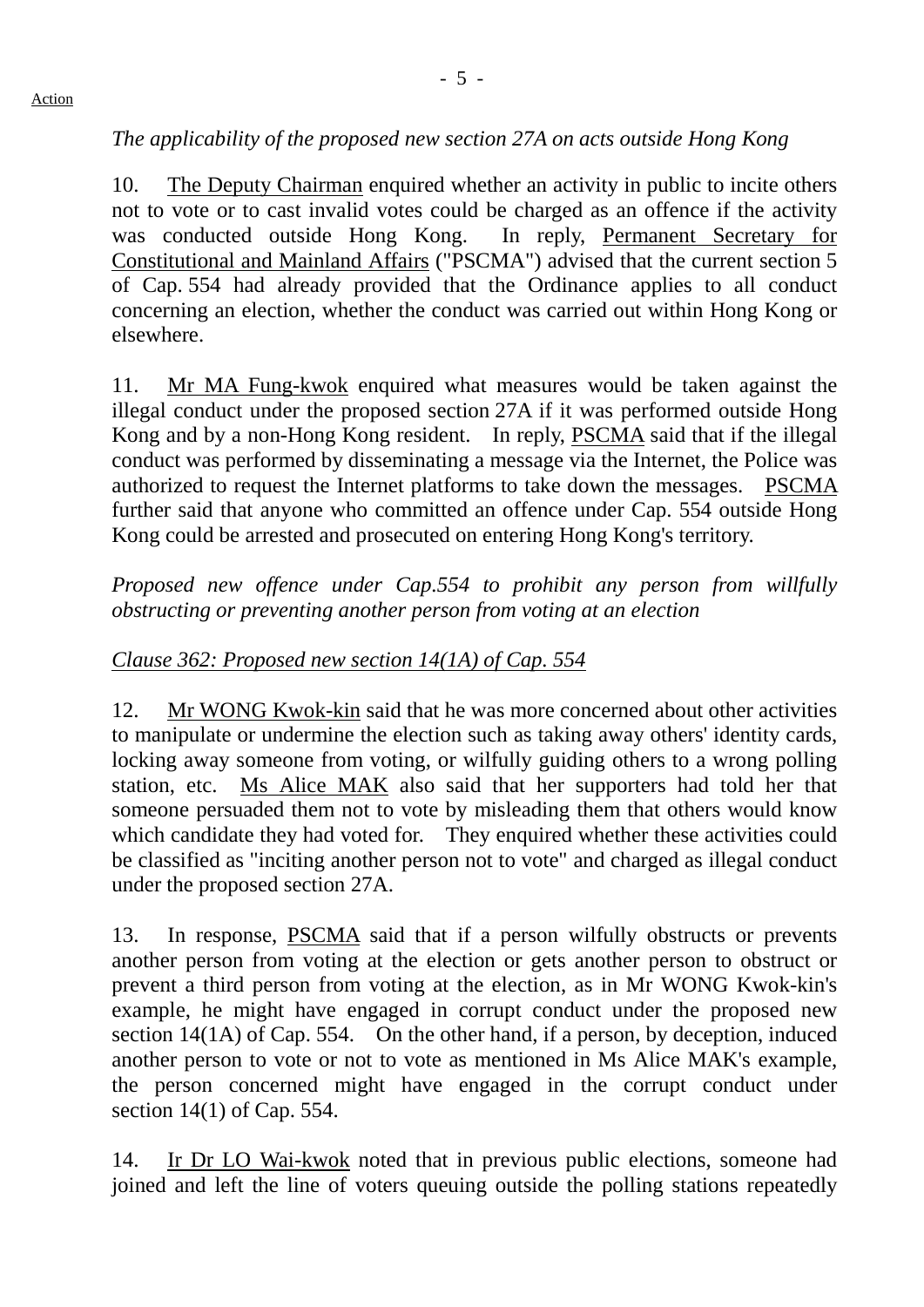which might be out of the malicious motive of prolonging the voting process or discouraging others from voting. He enquired whether such acts would be regulated by the proposed new section 14(1A) of Cap. 554. PSCMA said that depending on the circumstances, the activities might be an activity sought to be prohibited under the proposed section 14(1A). He added that, in a precedent case in which the situation mentioned by Ir Dr LO Wai-kwok occurred, the Presiding Officer ("PRO") of the polling station concerned considered that a person was wilfully disrupting the order of a polling station and thus solicited the Police's assistance.

15. Dr CHENG Chung-tai enquired whether the act of taking away the identity cards of family members living in an elderly home on the election day would be a criminal offence under the proposed new section 14(1A) of Cap. 554 and whether it could be a valid defence under the proposed section 14(1B) if that act was performed with the intent to prevent the elderly from being forced to vote unwillingly. PSCMA replied that it would be up to the enforcement agents and the court to decide on the basis of facts and the applicable law.

16. Mr Paul TSE noted that the corrupt conduct regulated by sections 14(1) and (1A) was much more serious in nature and carried a heavier maximum penalty than the illegal conduct under the proposed section 27A. He enquired whether there might be overlaps in the activities to be regulated by both sections and, if so, what factors would be considered in deciding which section(s) would be triggered for prosecutions against the act.

17. In response, LO(SD)/DoJ said that there were diverse scenarios in which corrupt conduct and illegal conduct might be involved. As such, one could not rule out the possibility that the activities in certain scenarios might be classified as corrupt conduct and illegal conduct at the same time. When deciding which offence(s) a person should be charged with, the Department of Justice ("DoJ") would take into account the circumstances, the applicable law and the prosecution policy in making the prosecution decisions. In view of LO(SD)/DoJ's reply, Mr TSE said that as the illegal conduct of inciting another person not to vote under the proposed section 27A might also be charged as a corrupt conduct to obstruct or prevent another person from voting at the election under the proposed new section 14(1A), he had doubt as to the necessity of the proposed section 27A.

18. Dr CHENG Chung-tai noted that two activities originally classified as corrupt conduct under section 14, i.e. (e) obstructs or prevents another person from voting at the election and (f) gets another person to obstruct or prevent a third person from voting at the election, was proposed to be moved to the new section 14(1A). Dr CHENG enquired whether, by making this change, it was no longer necessary to prove that there was an element of deception in the above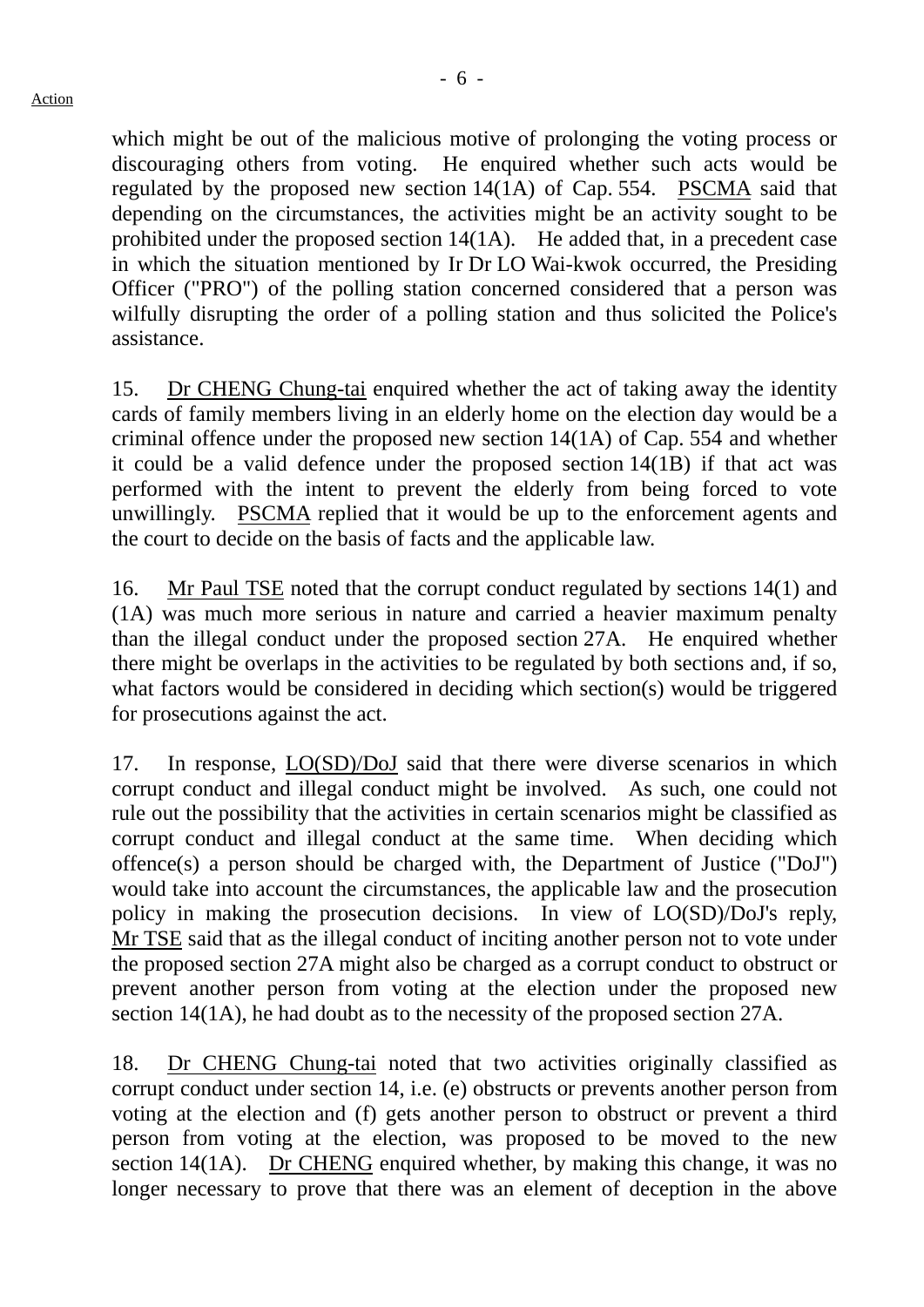activities before they could be charged as "corrupt conduct". PSCMA replied in the affirmative. He said that with the proposed new section 14(1A), taking away the identity card of an elderly to prevent/obstruct him/her from voting would be an offence even if no deception was involved.

19. Senior Assistant Legal Adviser 3 drew members' attention to the proposed new section 14(1B) and said that the proposed defence provided therein, i.e. "lawful authority or reasonable excuse" would only apply to the conduct (i.e. wilful obstruction etc.) under the proposed new section 14(1A) but not the deceptive conduct under section 14(1).

# *Empowering PROs to set up a special queue for electors in need in public elections*

*Clause 112: Proposed new section 49A of the Electoral Affairs Commission (Electoral Procedure) (Legislative Council) Regulation (Cap. 541D)*

20. Members supported the proposal of setting up special queues for electors in need in public elections. Dr Priscilla LEUNG pointed out that the electors in need, especially elderly, would very often require other persons to accompany them to the polling stations ("the accompanying persons"). Given that the persons who could queue up in the special queues were clearly defined in the proposed new sections in the respective regulations, Dr LEUNG was concerned about the arrangement regarding the accompanying persons. Ms Alice MAK and Mr Wilson OR shared the same concern.

21. In reply, PSCMA explained that it was the Electoral Affairs Commission's view to specify a list of persons who could queue up in the special queue, which would make it more convenient for the PRO to act in accordance with the law. He also said that in previous public elections, PROs had all along been exercising their discretionary powers in deciding whether to allow accompanying persons to enter the polling stations together with the electors in need. Appropriate training and guidelines had also been provided to PROs and other electoral staff to cater to such situations in the polling stations.

22. In response to Dr Priscilla LEUNG's enquiry as to whether the accompanying persons could also queue up in the special queue, PSCMA was of the view that the accompanying person should vote by joining the normal queue.

23. Ms Alice MAK also pointed out that even if the accompanying persons were admitted into the polling stations together with the electors in need, it was unknown whether the accompanying persons could vote at the same time or had to join the normal queue. She also asked the Administration to consider whether the same person might accompany more than one elector in need to the polling station. Mr Wilson OR also noted that in previous elections, different PROs sometimes had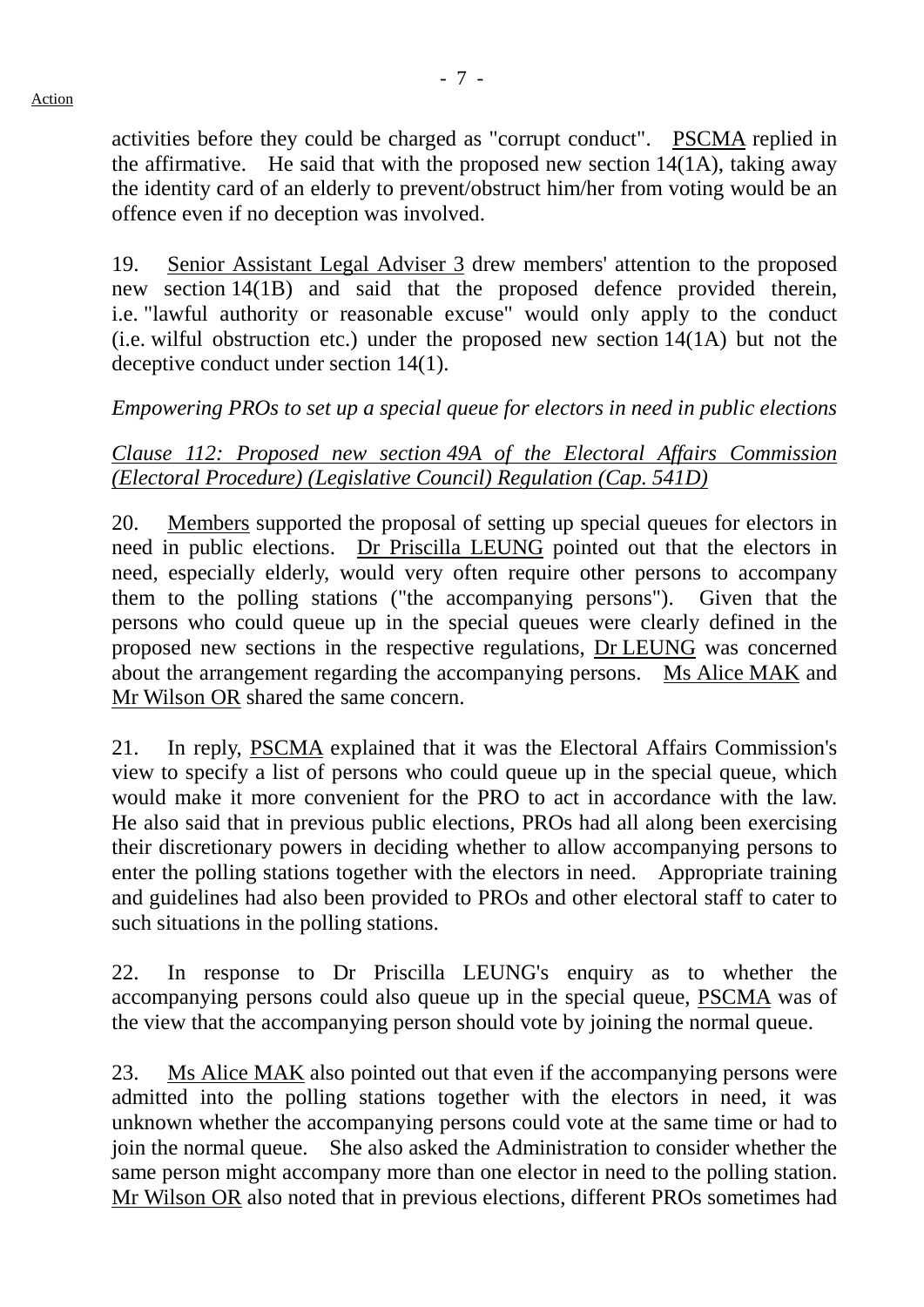different understanding about whether they had the discretionary power to make a certain decision, so that the practices adopted in different polling stations were inconsistent.

24. Mr Paul TSE considered the arrangement unsatisfactory as it remained unknown whether the accompanying persons would be admitted into the polling stations together with the electors in need, which created uncertainties for the voters. Mr TSE made two suggestions on improving the situation: to specify in the regulations the conditions for the accompanying persons to be admitted; or to make it clear in law that PRO had the discretionary power in deciding whether to admit the accompanying persons. Ms Alice MAK and Mr Wilson OR agreed to Mr TSE's second suggestion. They also suggested that the Administration should provide better training and clearer guidelines for PROs and electoral staff of the polling stations to ensure the consistency of practices across different polling stations.

25. Mr Tommy CHEUNG said that while he supported providing the PROs with the discretionary power to allow persons to accompany the electors in need to enter the polling stations, he was concerned whether the voting behaviour of the electors in need would be influenced by the accompanying persons. In response, PSCMA clarified that even if the accompanying person was allowed to enter the polling station together with an elector in need, the person could not enter the voting compartment when the elector in need was casting his/her vote.

26. Mr Wilson OR enquired why the age limit for persons eligible to use the special queue was set at "not less than 70 years of age" while it was generally accepted in the community that persons aged over 65 were elderly as they were eligible for the Senior Citizen Card. PSCMA said that the decision was made having regard to the practical consideration that, if the minimum age limit for persons eligible to use the special queue was lowered to, say, 65, the number of potential users of the special queue would increase by more than 20%. In this connection, the special queue might become overcrowded which would undermine the legislative intent of setting it up.

27. In response to the Chairman, SCMA undertook to consider members' views and suggestions relating to the proposed new section 49A of Cap. 541D.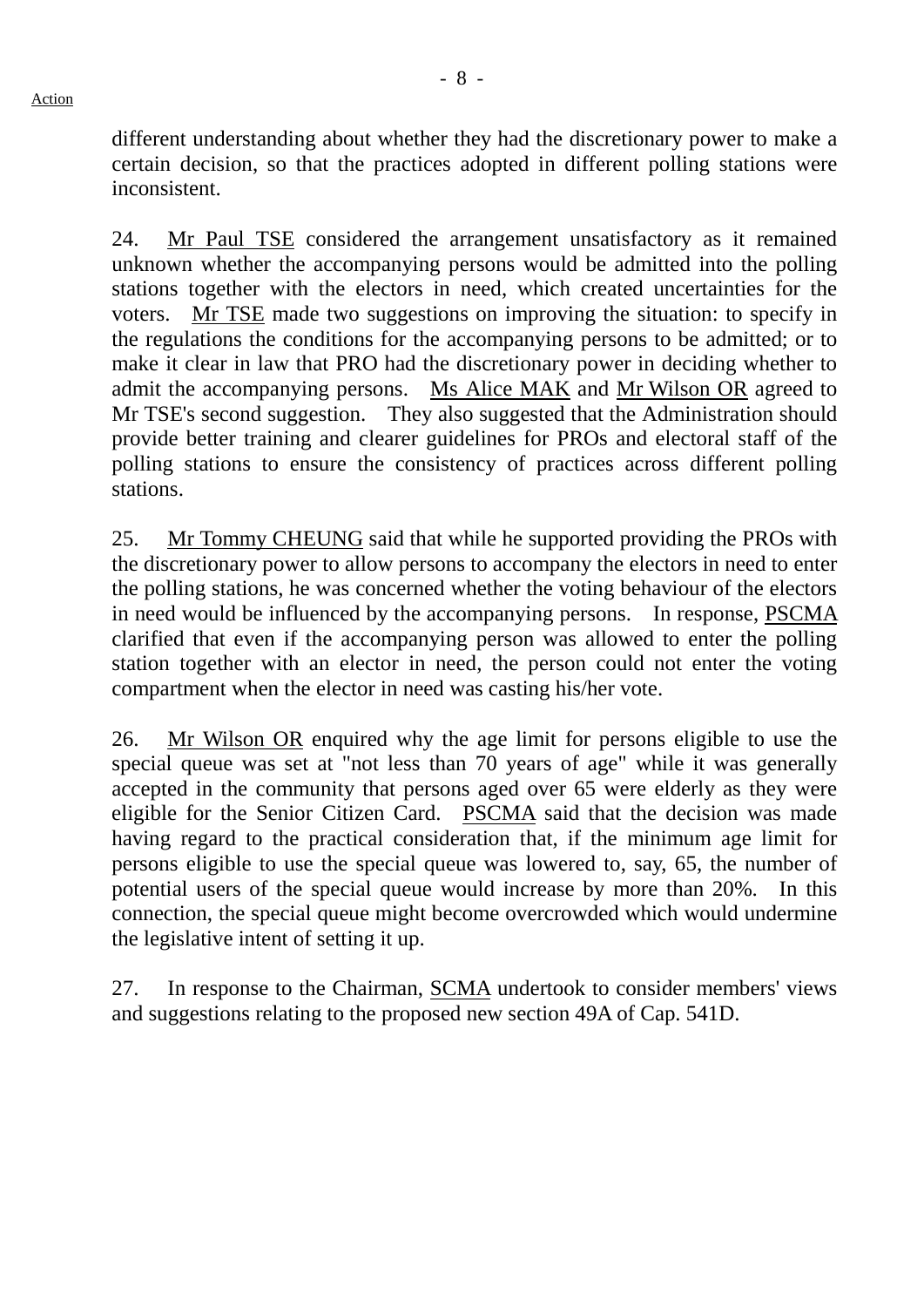*Empowering the Chief Electoral Officer to require schools and non-government organizations receiving grants from the Government to make available their premises for use as polling and/or counting station(s) in public elections*

# *Clause 102: Proposed new section 28A in Cap. 541D*

28. Members enquired about the legislative intent of the proposed new section 28A in Cap. 541D. In reply, PSCMA explained that when preparing for public elections in the past, the Administration had experienced difficulties in requesting certain schools and non-government organizations ("NGOs") to make available their premises for use as polling and/or counting stations, notwithstanding the fact that these schools and NGOs were receiving grants from the general revenue.

29. Mr CHAN Hak-kan said that as it was all too easy for schools and NGOs to make excuses for refusing to make available their premises, he supported empowering the Chief Electoral Officer ("CEO") to require schools and NGOs to make available their premises for use as polling and/or counting station(s) in public elections.

30. Ms Alice MAK said that in order to ensure the effective implementation of the legislative intent of the proposed new section 28A of Cap. 541D, the Constitutional and Mainland Affairs Bureau should communicate with the Education Bureau ("EDB"), asking it to convey the election dates to all schools so that they would not plan activities, e.g. Open Day, on those days which might be used as an excuse for not making their premises available. Mr Wilson OR agreed with Ms MAK but considered that the Labour and Welfare Bureau ("LWB") should also be required to communicate the election dates to NGOs. Mr Tommy CHEUNG suggested that, even if schools and NGOs had already planned activities to be held on the election dates, CEO should be empowered to override their decisions and require the schools/NGOs to make available their premises.

31. Dr CHENG Chung-tai enquired whether the owner or occupier of the targeted premises, who genuinely believed that their premises were unsuitable for use as polling and/or counting stations, would be given opportunities to make representation to CEO. In response, PSCMA said that under the proposed new section 28A(1)(a) of Cap. 541D, the authorized person would carry out a site visit and if he/she found that the premises were not suitable for use as a polling station or counting station, the owner or occupier would not be required to make the premises available. Dr CHENG asked whether some other private premises receiving government funds might also be treated as target premises under the proposed new section 28A. PSCMA explained that "target premises" would only cover schools or buildings described in section 28(2)(c) or (d) or any part of it.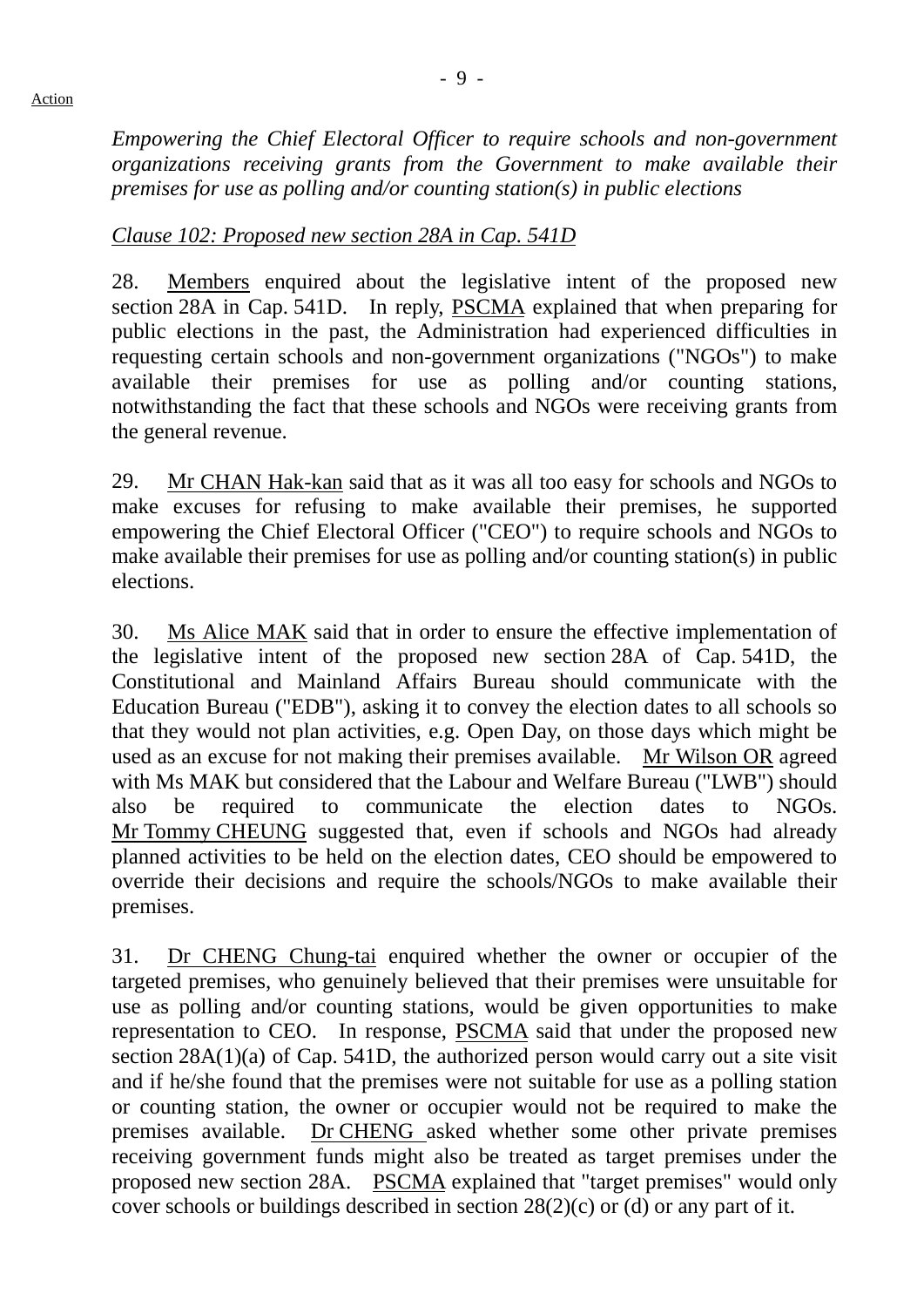*User fee for the period during which the premises are used as polling and/or counting stations*

32. Mr Paul TSE considered that the Administration was fully entitled to require those schools and NGOs receiving Government grants to make available their premises for use as polling and/or counting station(s) and, therefore, it was ludicrous that the Administration had to set up such a complex mechanism by legislation, which was fraught with implementation difficulties. In particular, he criticized the procedure for determining the user fee payable under the proposed section 28A(4) as rather clumsy. He suggested that the user fee payable should be calculated by a formula provided in law with all the parameters for calculation clearly specified, rather than relying on an agreement to be reached between CEO and the owner/occupier or, if an agreement could not be reached, being determined by the court.

33. In response, Senior Assistant Law Draftsman, Department of Justice ("SALD/DoJ") explained that it was the Administration's intent to stipulate clearly in the proposed new section 28A that the amount was to be determined by court "by reference to the loss suffered by the person", as there were many other possible ways of calculation.

34. The Chairman and the Deputy Chairman enquired whether consequential amendments to the High Court Ordinance (Cap. 4) or other legislation was required to provide the court procedure for determination of the user fee. In reply, SALD/DoJ said that under the new section 28A(6)(a) of Cap. 541D, a user fee payable under the proposed section 28A(3) was recoverable as a civil debt due from the Government and the usual procedure for recovering a civil debt would apply for the owner or occupier to recover the user fee, and the amount would be determined by court during the same court proceedings to be initiated by the claimant. Mr Paul TSE commented that the drafting of the proposed section 28A(4)(b) was confusing.

#### *Financial penalty for non-compliance with a requirement made under the proposed section 28A(1)*

35. Mr Paul TSE, Mr CHAN Hak-kan and Mrs Regina IP all considered that the proposed financial penalty of \$10,000 under section 28A(5) of Cap. 541D was grossly inadequate to achieve any deterrent effect, also considering that the penalty might be paid out of the government grants. Mr Tommy CHEUNG suggested that instead of imposing a one-off financial penalty, the schools and NGOs who refused to make available their premises should be urged to do so repeatedly and, on each occasion of refusal, another financial penalty of \$10,000 should be imposed to elevate the deterrent effect.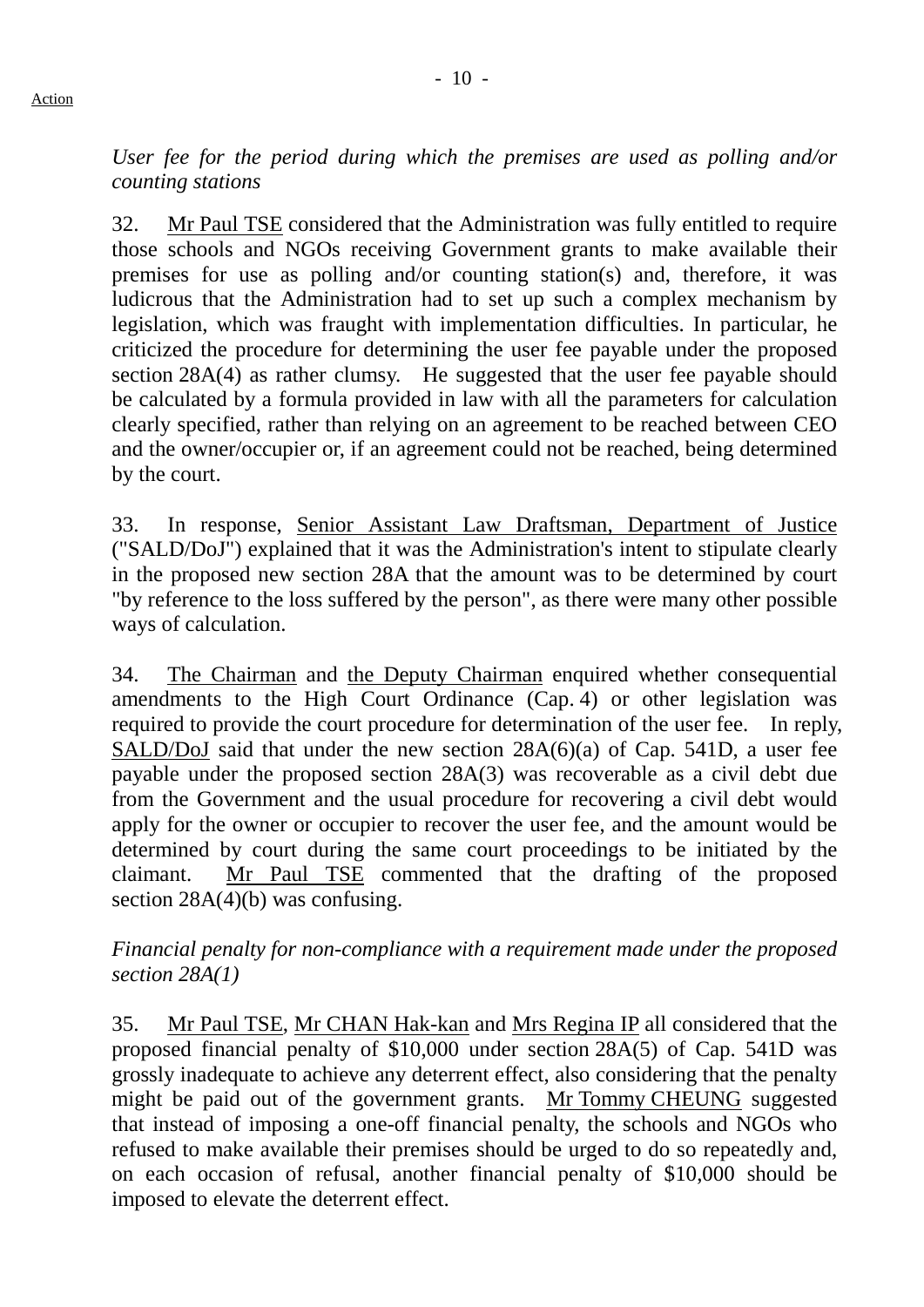36. In response, PSCMA said that while the amount of financial penalty might be considered as not high enough, it could alert the management bodies of the schools and NGOs concerned to their refusal to make available the premises. SCMA said that this could create a deterrent effect to some extent.

37. Mr Paul TSE disagreed with SCMA and said that the mechanism was too indirect to be effective. Mr Frankie YICK also took the view that alerting the management bodies of the schools and NGOs might not be a useful way as the management might support the stance of schools and NGOs, and ultimately the penalty would be taken from the government grants.

38. Mr Paul TSE suggested that it should be more effective to reduce the grants to those schools and NGOs, or their management bodies, right after they had refused to make available their premises, with warning letters issued to them for record purpose. Mr TSE further suggested that, if licences were required for the continuous operation of the management bodies concerned, relevant terms be included in the licences to require that their premises be made available for use as polling and/or counting stations when required.

39. Dr Priscilla LEUNG criticized those schools and NGOs which refused to make available their premises for failing to fulfill their civic responsibilities. She recalled that in previous elections, some elderly voters had to travel long distances to the polling stations because the school(s) or NGO(s) in closer proximity did not make available their premises. She suggested that for schools and NGOs which refused to make available their premises and were required to pay the financial penalty of \$10,000, EDB and LWB should be notified with a view to taking appropriate actions, such as reducing the grants in the following year, against the organizations concerned.

40. In response, PSCMA said that EDB had been involved in the past to communicate with the targeted schools, hence the Administration considered it necessary to enact the proposed new section to achieve a better result.

41. Dr Priscilla LEUNG said that to her understanding, a fine was a criminal liability but she noted that the wording in the proposed new section 28A(6)(b) was "as a civil debt". Dr LEUNG requested the Administration to clarify this and enquired whether it would consider changing "financial penalty" to "fine" to make it a criminal offence to elevate the deterrent effect.

42. In response to the enquiries of Dr Priscilla LEUNG and the Senior Assistant Legal Adviser 3, SALD/DoJ said that the nature of a financial penalty under the proposed section 28A(5) was not criminal and it was the Administration's intent to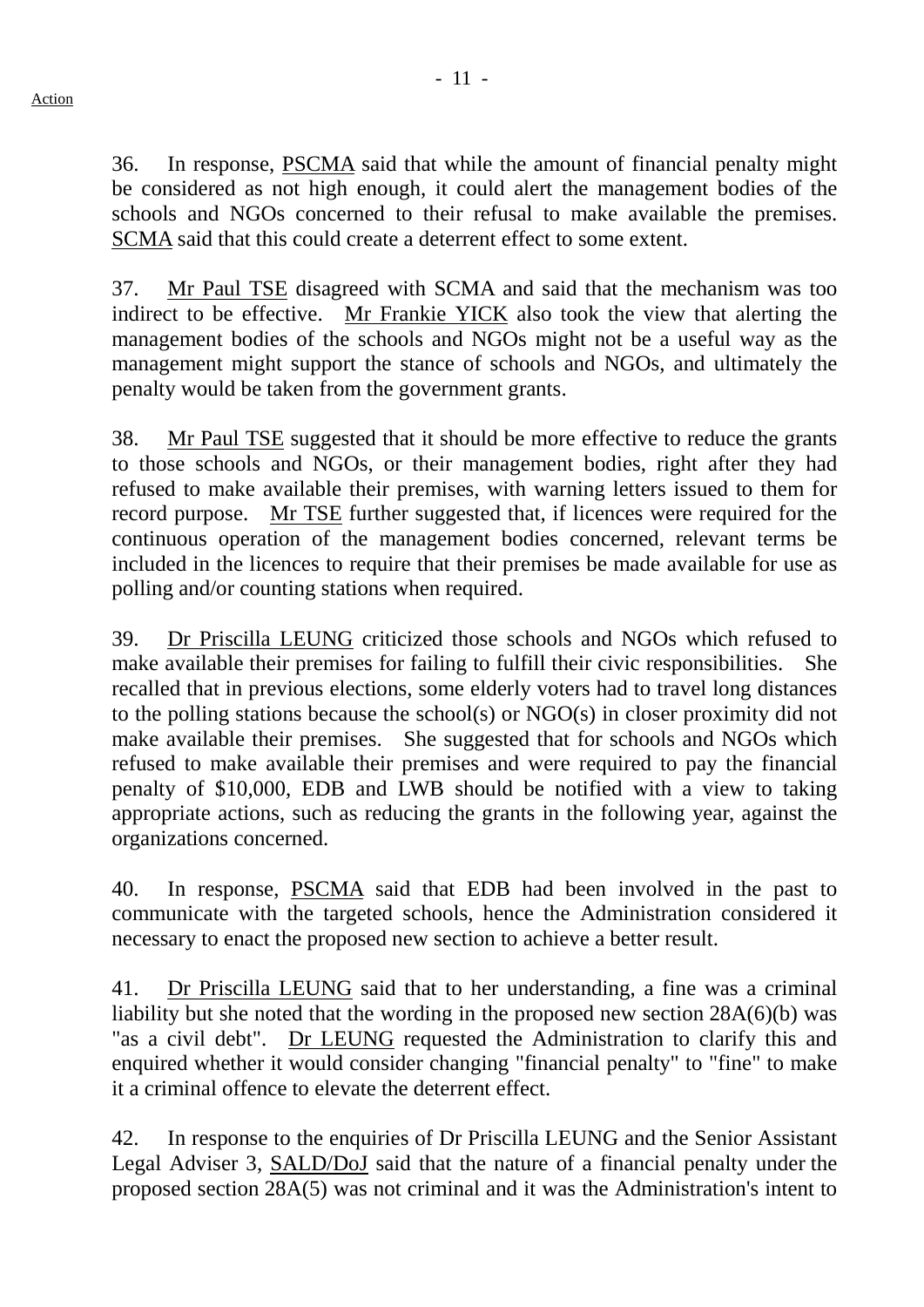treat it as a civil debt that is recoverable by the Administration without a conviction of criminal offence in court. In response to Dr LEUNG's enquiry on whether the financial penalty was to be paid by the owner or occupier of the premises concerned, PSCMA explained that it depended on who was refusing to comply with the legal requirement.

43. Senior Assistant Legal Adviser 3 further enquired whether the person liable to pay the penalty would be given an opportunity to make representations or to appeal against the imposition of the penalty. In response, SALD/DoJ said that there was no such opportunity available under the current mechanism. Mr Paul TSE considered that this could constitute a lack of due process and safeguards.

44. The Chairman invited the Administration to take note of members' views, in particular, the consensus from members that a heavier financial penalty should be imposed. SCMA took note of members' views and undertook to relay members' concerns to relevant bureaux and bodies; he also undertook to review the amount and relevant procedures of both the financial penalty and user fee payable.

# *Clause 52: Registration of electors of Legislative Council ("LegCo") functional constituencies ("FCs") and voters of Election Committee ("EC") subsectors*

45. Members noted that in the light of the major changes in the composition of FCs and EC subsectors, the Administration would make special arrangements to allow newly eligible and affected electors/voters to handle their voter registration ("VR") matters, ahead of the 2021 LegCo General Election and 2021 EC Subsector Ordinary Elections to be held on 19 December and 19 September 2021 respectively ("special VR arrangements for 2021"). The Administration would specify 5 July 2021 (instead of 14 June 2021 as proposed in the Bill) as a special  $VR$  deadline,<sup>[1](#page-11-0)</sup> allowing individuals and bodies who were eligible to register in the FCs and EC subsectors which were newly created or whose registration eligibilities had been revised, as well as the electors/voters who were no longer eligible to register in and omitted from their original FCs/EC subsectors, but eligible to register in other FCs/EC subsectors, to submit VR applications. Mr Paul TSE expressed concerns that some existing electors/voters might not be aware of the special VR arrangements for 2021 and therefore might miss the special VR deadline.

46. Principal Assistant Secretary (Constitutional and Mainland Affairs) 3 ("PAS(CMA)3") responded that the Registration and Electoral Office would make

<span id="page-11-0"></span> <sup>1</sup> The Administration had proposed to extend the special VR deadline from 14 June to 5 July 2021. The Administration advised that amendments to the Bill would be proposed accordingly.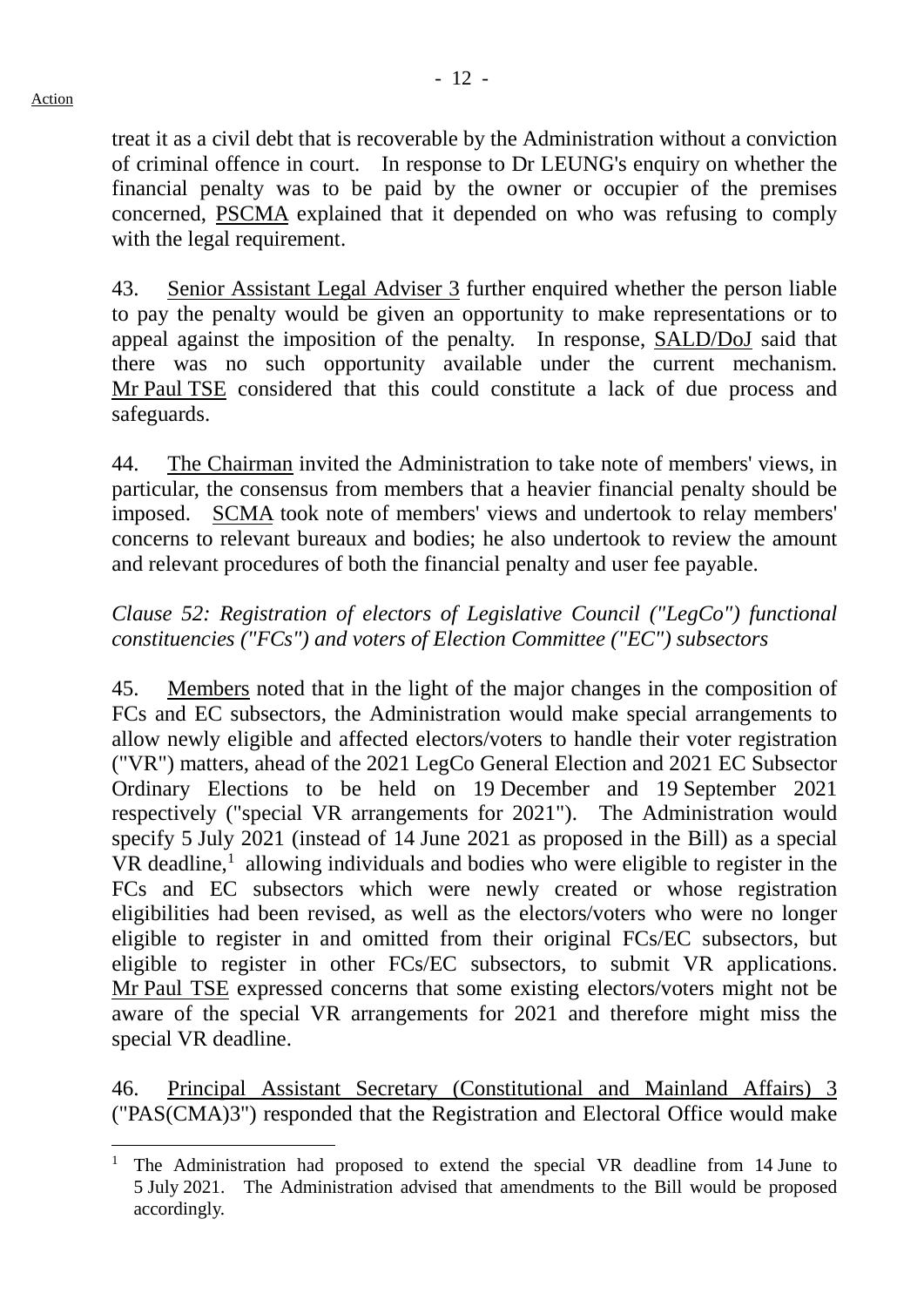Admin

available new guidelines and VR forms on its website after consulting the Electoral Affairs Commission. After the passage of the Bill, the Administration would step up publicity efforts to promote the special VR arrangements for 2021 including the proposed special VR deadline for eligible individuals and bodies.

### *Clause 42: Notifications sent by the Electoral Registration Officer ("ERO")*

47. Noting that under the proposed section 12 of the Electoral Affairs Commission (Registration) (Electors for Legislative Council Functional Constituencies) (Voters for Election Committee Subsectors) (Members of Election Committee) Regulation (Cap. 541B), ERO might send notifications to eligible persons for the purpose of compiling provisional registers of FCs and EC subsectors, Ms Alice MAK requested the Administration to provide a list of such FCs and EC subsectors. Mr Frankie YICK also requested the Administration to include in the list details of the special VR arrangements for 2021 for each FC and EC subsector in an easy-to-understand manner. PAS(CMA)3 agreed to provide such a list.

*Clause 53: Appointment of authorized representatives ("ARs") by corporate elector/voter*

48. As for the appointment of ARs provided for in the existing section 20 of Cap. 541B, Ms Alice MAK considered it necessary to specify in the section that the ARs appointed had to be at the management level of the corporate elector/voter concerned. Mr Frankie YICK, however, did not concur with Ms MAK's view. He considered it more important for the corporate elector/voter to appoint a trustworthy and loyal person as AR to cast votes on behalf of the corporate elector/voter concerned. PAS(CMA)3 advised that the current provisions in the section allowed flexibility for corporate electors/voters in appointing ARs. She added that members' views were noted.

49. Members noted that amendments would be proposed by the Administration to the Bill for implementation of the special VR arrangements for 2021 as mentioned in paragraph 45 above.

50. Members noted that the next meeting would be held on Saturday, 24 April 2021, from 9:00 am to 1:00 pm.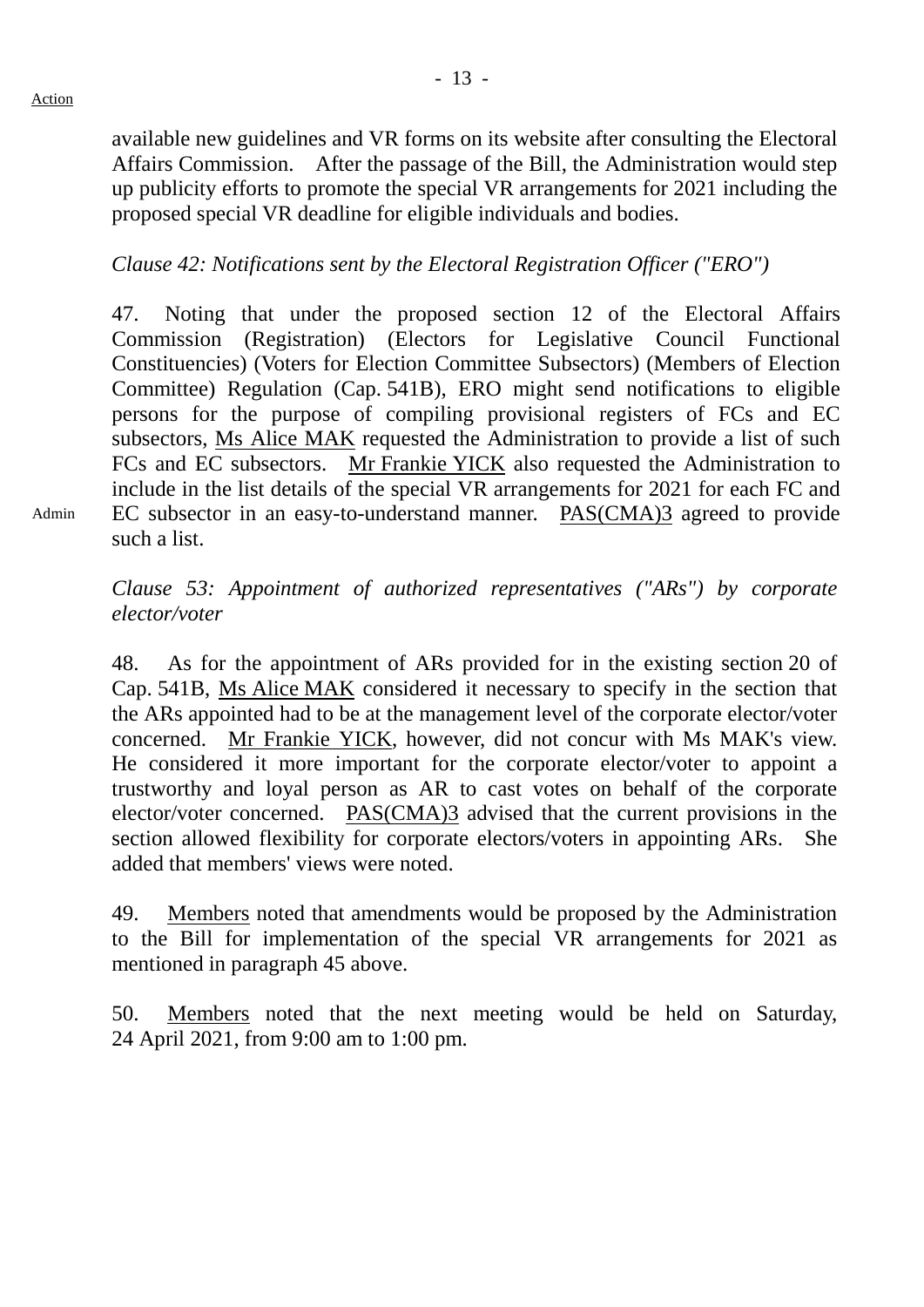#### Action

# **II. Any other business**

51. There being no other business, the meeting ended at 12:55 pm.

Council Business Division 4 Legislative Council Secretariat 13 September 2021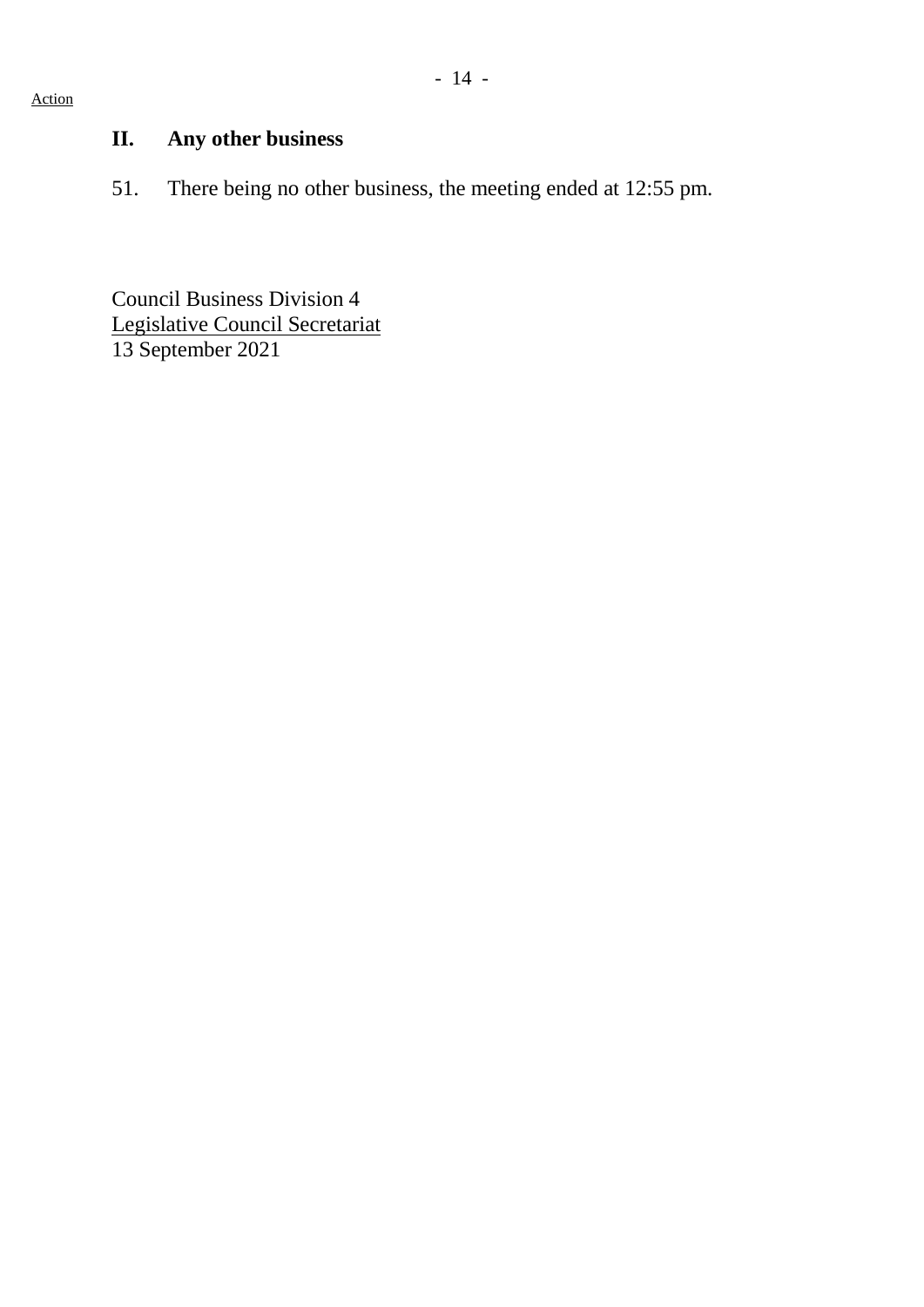# **Proceedings of the eighth meeting of the Bills Committee on Improving Electoral System (Consolidated Amendments) Bill 2021 on Friday, 23 April 2021, at 9:00 am in Conference Room 1 of the Legislative Council Complex**

| <b>Time</b><br><b>Marker</b> | Speaker(s)                                                                                                                                                                                            | Subject(s)                                                                                                                                                                                                                                                                                                                                                                                                                                                                                                                                 | <b>Action</b><br>required |
|------------------------------|-------------------------------------------------------------------------------------------------------------------------------------------------------------------------------------------------------|--------------------------------------------------------------------------------------------------------------------------------------------------------------------------------------------------------------------------------------------------------------------------------------------------------------------------------------------------------------------------------------------------------------------------------------------------------------------------------------------------------------------------------------------|---------------------------|
| $000352 -$<br>000450         | Chairman                                                                                                                                                                                              | Opening remarks                                                                                                                                                                                                                                                                                                                                                                                                                                                                                                                            |                           |
| $000451 -$<br>003558         | Chairman<br>Deputy Chairman<br>Ir Dr LO Wai-kwok<br>Mr WONG Kwok-kin<br>Dr CHENG Chung-tai<br>Mr MA Fung-kwok<br>Dr Priscilla LEUNG<br>Ms Alice MAK<br>Mrs Regina IP<br>Mr Paul TSE<br>Administration | Continuation of clause-by-clause examination of the<br>Improving Electoral System (Consolidated Amendments)<br>Bill 2021 ("the Bill")<br>Examination of clauses 366 and 367(1) of the Bill<br>Discussion on the proposed new offence under the<br>$\overline{\phantom{0}}$<br>proposed new section 27A of the Elections (Corrupt<br>and Illegal Conduct) Ordinance (Cap. 554), which<br>prohibited any person from inciting another person not<br>to vote, or to cast an invalid vote, by activity in public<br>during the election period |                           |
| $003559 -$<br>004918         | Chairman<br>Dr CHENG Chung-tai<br>Mr Paul TSE<br>Senior Assistant Legal<br>Adviser ("SALA")<br>Administration                                                                                         | Examination of clause 362 of the Bill<br>Discussion on the proposed new offence under the<br>$\frac{1}{2}$<br>proposed new section 14(1A) of Cap. 554, which<br>prohibited any person from wilfully obstructing or<br>preventing another person from voting at an election                                                                                                                                                                                                                                                                 |                           |
| $004919 -$<br>011529         | Chairman<br>Mr Paul TSE<br>Dr Priscilla LEUNG<br>Ir Dr LO Wai-kwok<br>Mrs Regina IP<br>Ms Alice MAK<br>Mr WONG Kwok-kin<br>Dr CHENG Chung-tai<br>Mr Wilson OR<br>Mr Tommy CHEUNG<br>Administration    | Examination of clauses 112, 163 and 204 of the Bill<br>Discussion on the proposal to empower the Presiding<br>Officers to set up a special queue for electors in need in<br>public elections                                                                                                                                                                                                                                                                                                                                               |                           |

#### **Annex**